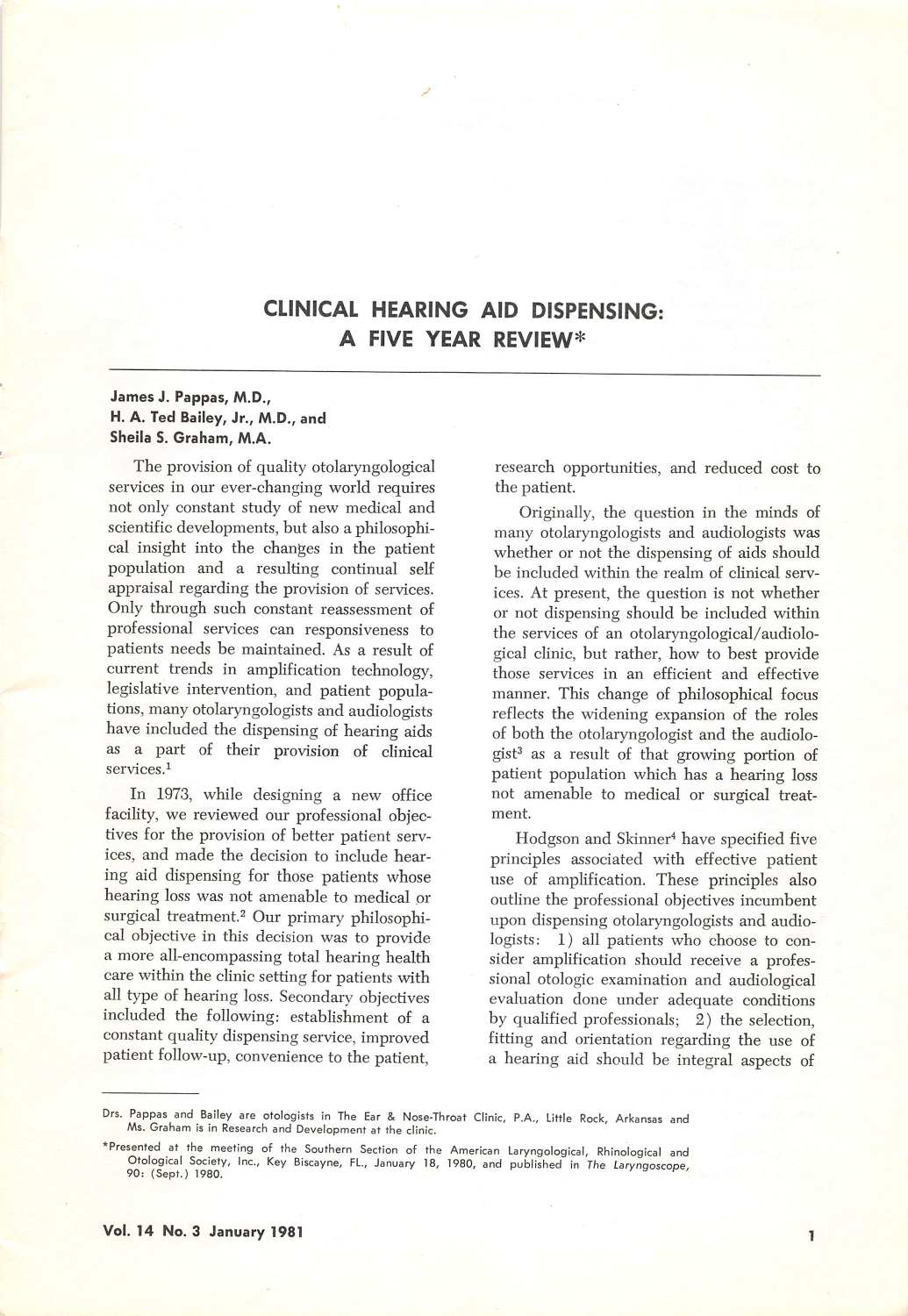## CLINICAL HEARING AID DISPENSING: A FIVE YEAR REVIEW

a program in audiologic habilitation. This may include the trial use of amplification prior to purchase in order to determine the adap tability of a patient to amplification and the suitability of a particular hearing aid: 3) patients who choose to try amplification should be assured of objective advice in hear ing aid selection, offered solely on the basis of the needs of the patient; this is not in con flict with provision of products or services for profit; rather, a patient should receive medical and/or surgical treatment or a pros thetic device based upon an objective evalua tion of need; 4) prosthetic devices and related services should be provided to the patient-consumer at a reasonable cost; 5) adequate service and professional follow-up should be available for patients who use prosthetic devices just as for patients who receive follow-up evaluation and treatment provided for other hearing health needs.

Five years' experience with dispensing supports the concept that the hearing aid is a most integral part of the audiologic habili tation process. Our method for guiding clinic flow on a daily basis is designed to ensure a format of complete evaluation, examination and treatment as needed for each patient.<sup>5</sup> Procedures for each patient receiving a hear ing aid fitting include: audiological evalua tion, otolaryngological examination, physician counseling, audiological counseling, ear mold impression, hearing aid evaluation and fitting, thirty day trial period, and follow-up hearing aid counseling.

A typical fitting can be divided into three basic visits. During the initial visit, patients having a complaint of hearing loss are seen first in the audiology department for a com plete audiological evaluation. This includes air and bone conduction thresholds, speech reception and discrimination measurements, and tympanometric and acoustic reflex meas urements. Additional special tests, including recruitment measures, Bekesy audiometry, and brain stem electric response audiometry, are performed as indicated.

The patient is then seen by the otolaryngologist® for a complete review of past and current medical history, a microscopic exam

ination of ear canals and drums, and a thor ough examination of the nose, throat and neck. Diagnosis is made, and an explanation is given by the physician as to the probable cause and available treatment. When it is determined that medical or surgical treatment is not available for the type of loss identified, the patient is referred for aural rehabilitative counseling. Referral may also be made if surgical treatment is declined by patient choice, or when hearing levels are not in the normal range following treatment. This coun seling may occur on one or more visits de pending on the severity of the problem in volved. Often, at the end of the initial aural rehabilitative counseling session, an impres sion is made for a custom mold.

After receipt of the ear mold from an out side laboratory, the patient returns for a sec ond visit, at which time a hearing aid evalua tion is carried out in sound field, comparing two or thre different aids. Once the audiologist has selected the appropriate aid, the pa tient receives guidelines for adjustment to amplification. This orientation and counsel ing session is an essential part of the evalua tion and contributes greatly to high patient acceptance levels.

Near the end of the 30-day trial period, the patient returns for a follow-up visit. Dur ing this visit, the performance of the patient's aid is electroacoustically analyzed, and the patient's performance with the aid is rechecked in sound field. Any problems the patient is having with adjustment to amplifi cation are discussed, and suggestions are made for their correction.

#### Results:

Results of five years' experience in clinical hearing aid dispensing provide the necessary statistical data for measuring clinic progress toward meeting the aforementioned objec tives. A within-clinic dispensary has estab lished a constant quality hearing aid service. Having the dispensary also ensures that the patients are properly counseled, evaluated, and fitted and that adequate record keeping is maintained. This system leads to much improved audiological follow-up regarding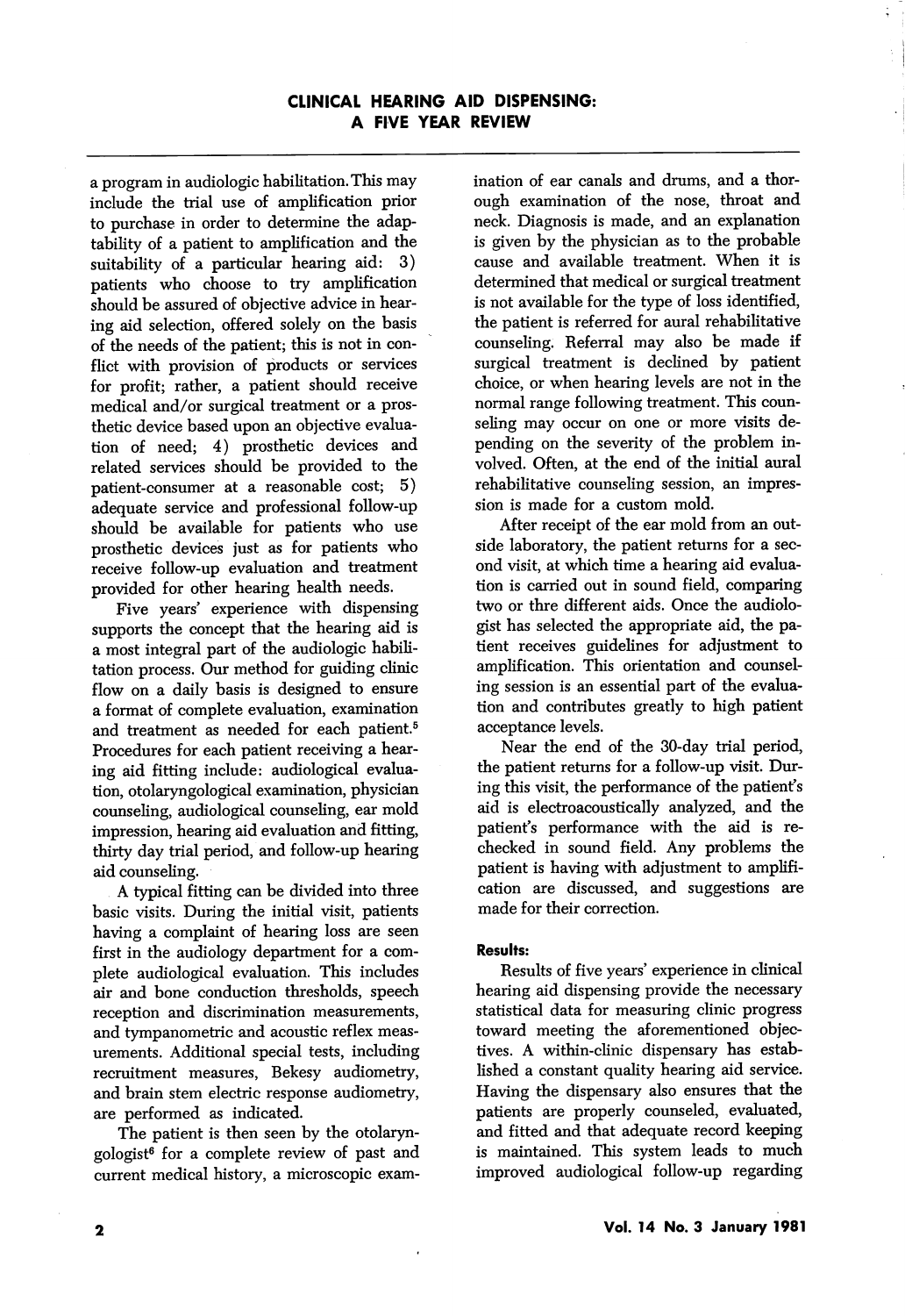rehabilitative procedures and progress, and medical follow-up. Prior to having the dispen sary within the clinic, many patients failed to return for medical re-examination follow ing the initial diagnosis and referral for out side hearing aid fitting. This may have re sulted in lack of medical attention to sub sequent ear pathology amenable to treatment.

Patients find it convenient to be able to have their medical status assessed by the otolaryngologist, to have their hearing evalu ated by the audiologist, and to be able to have not only recommendations regarding an aid, but the actual fitting and guidance dur ing the adjustment period, all from the same trusted professional group. Under these cir cumstances, they also feel more assured in returning for follow-up visits for hearing recheck, medical reassessments and electroacoustic analyzation of their aids. Patients who are in need of amplification have often related their appreciation for the interest and concern which they feel is reflected by within-clinic dispensing.

Having the dispensary within the office has created a natural vehicle for related projects in research. For instance, the investi gation and use of tinnitus masking devices has been much easier with the instrumenta tion already in use for hearing aid evaluation. Firsthand experience with new types of aid related technological innovations provides the optimum method for assessing their perform ance in specified types of hearing loss.

The total cost to the patient for a hearing aid reflects the invoiced cost of the product, an overhead factor and professional fees. Overhead charges are determined by a cost accounting analysis of all dispensary related operating expenses.'' The dispensary fee structure has resulted in a monaural fitting costing approximately 25% less than the aver age price offered by hearing aid dealers in this area, while a binaural fitting may be 40% less than comparable dealer prices.

A current statistical review shows a total of 1,319 aids fitted since the inception of the dispensary in July, 1974. The ratio of patients using amplification is fairly even for both sexes.

An analysis of age groups reveals that three percent (3%) of the aids have been fitted on pre-school children, eight percent (8%) on school-age children, 30% on adults under 60 years of age and 59% on adults over 60 years.

Of the aids fitted in the last five years, 83% have been postauricular, 11% in the ear, three percent (3%) eyeglass aids and three percent (3%) body aids. Four percent (4%) of the dispensed aids are a form of CROS or BICROS instrument.

Eighty-nine percent (89%) of the patients fitted showed sensori-neural hearing loss, four percent (4%) conductive loss and seven per cent (7%) mixed loss. Of the sensorineural losses, 11% show normal hearing through 1000 Hertz. In examining the degrees of loss fitted, 35% of the patient showed mild loss (less than 40 dB PTA): 48% moderate loss (41 to 60 dB PTA); 12% severe loss (61 to 80 dB PTA); and five percent (5%) profound loss (81 dB PTA or more).

Ten percent (10%) of the patients have returned their aid following the 30-day trial. Reasons for return include lack of significant improvement in communicative abilities, geri atric adjustment problems, emotional and psychological rejection, cosmetic rejection and financial difficulties.

Records indicate that 455 aids or 34% have been returned for factory service. When electroacoustic analysis reveals that an aid is not performing according to specifications, the aid is returned to the manufacturer for repair. During this time, loaner aids are available to patients.

## Discussion:

Hearing aid dispensing within the otolaryngological/audiological clinic represents an expansion of services concomitant with to day's technological developments in amplifi cation.® Conceptually, the fitting of a hearing aid should be considered as an integral com ponent of the aural rehabilitative process. Oyer and Frankman® have identified six ma jor stages in the aural rehabilitative process: 1) Deficit recognition, 2) motivation, 3) identification and acquisition of professional